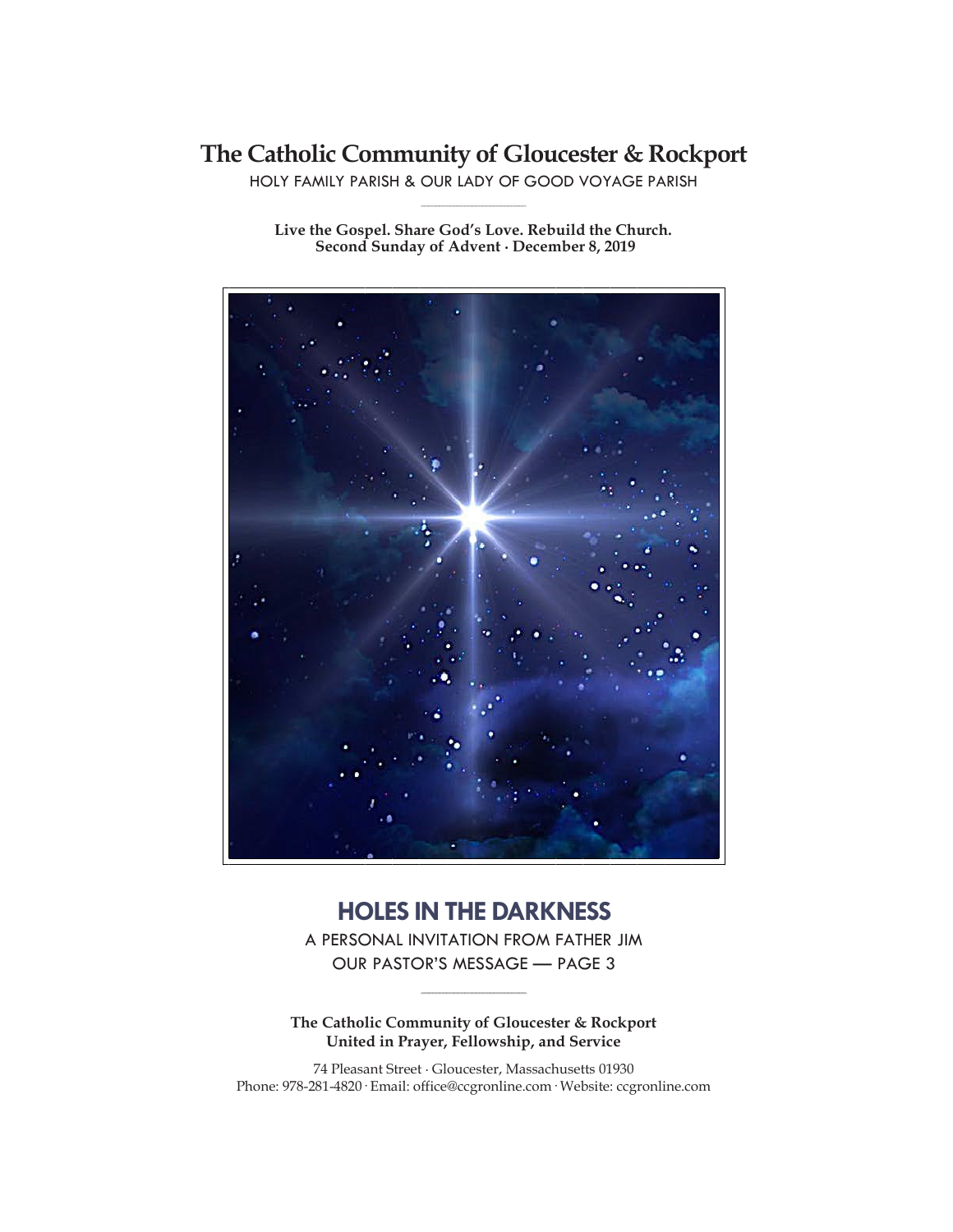**The Catholic Community of Gloucester & Rockport**

HOLY FAMILY PARISH & OUR LADY OF GOOD VOYAGE PARISH

*We joyfully invite you and your family to join us for Holy Mass in celebration of the Nativity of Our Lord Jesus Christ at Christmas!*

\_\_\_\_\_\_\_\_\_\_\_\_\_\_\_\_\_\_\_\_\_\_\_\_\_\_\_\_\_\_

## **CHRISTMAS EVE TUESDAY, DECEMBER 24TH**

SAINT ANN CHURCH 4:00PM

OUR LADY OF GOOD VOYAGE CHURCH 6:00PM & MIDNIGHT

\_\_\_\_\_\_\_\_\_\_\_\_\_\_\_\_\_\_\_\_\_\_\_\_\_\_\_\_\_\_

**CHRISTMAS DAY WEDNESDAY, DECEMBER 25TH**

> SAINT ANN CHURCH 8:15AM

SAINT JOACHIM CHURCH 10:00AM

OUR LADY OF GOOD VOYAGE CHURCH 11:45AM

**PLEASE JOIN US! ALL ARE INVITED! ALL ARE WELCOME! PEACE & BLESSINGS TO ALL FOR A MERRY CHRISTMAS!**

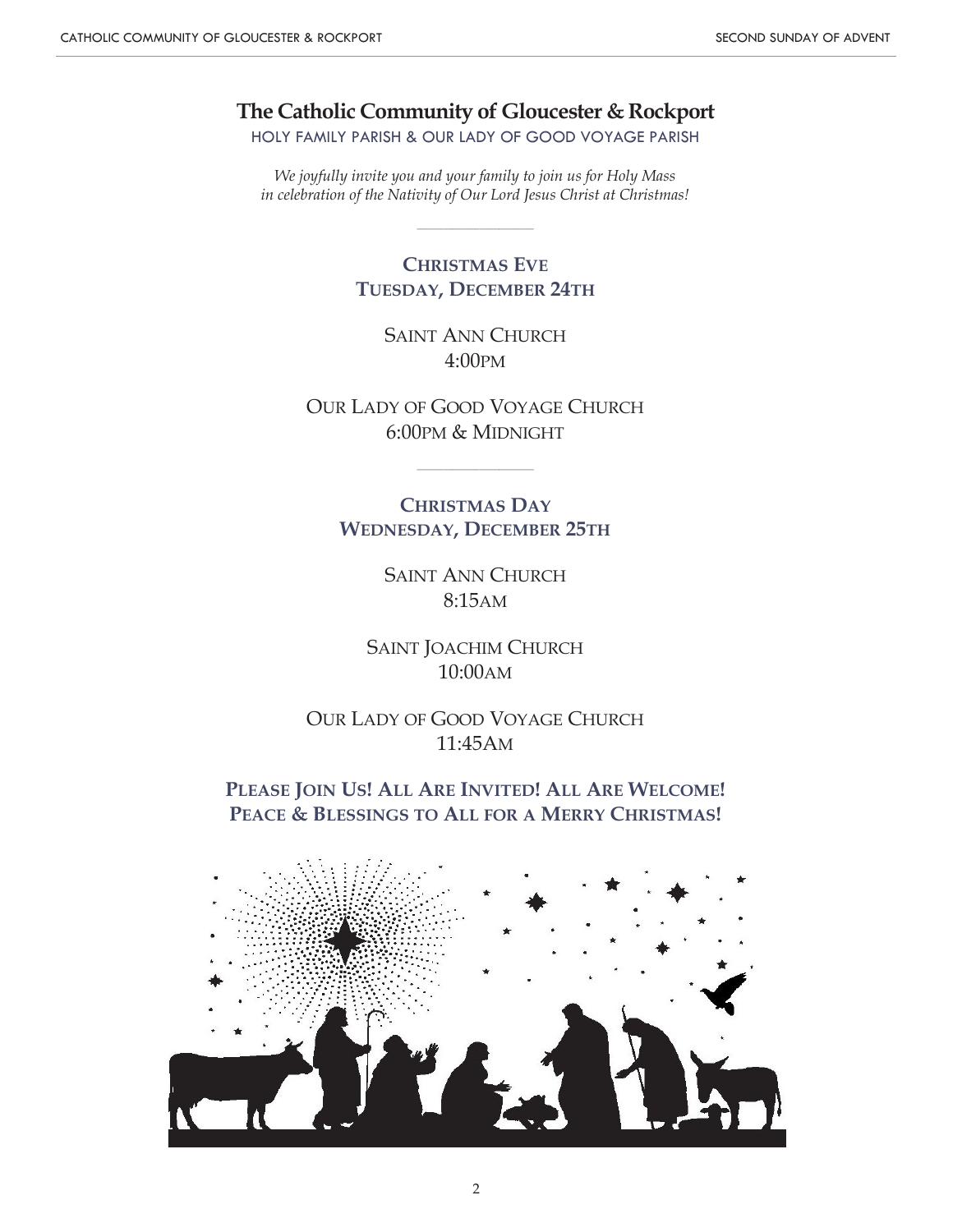#### **OUR PASTOR'S MESSAGE \_\_\_\_\_\_\_\_\_\_\_\_\_\_\_\_\_\_\_\_\_**

## **Holes in the Darkness Our Advent Mission & Retreat**

### WEDNESDAY, DECEMBER 11TH THROUGH FRIDAY, DECEMBER 13TH BEGINS WITH MASS AT 7:00PM - OUR LADY OF GOOD VOYAGE CHURCH

Especially at this time of year, darkness is all around us. Days are short. Nights are long. Too many days seem bleak and gloomy. And in the world around us, darkness abounds. Divisions are deep. Too many people suffer. Too many people seem ambivalent and cynical. Too many people seem hunkered down, hoping beyond hope that the darkness will pass away all by itself.

Along with a few friends, Cliff Garvey and I recently read a little book called "Punching Holes in the Darkness" by Robert Benson, a Christian author and retreat leader. He writes: "Where there is darkness, we are to raise our fists and punch holes in it — as hard as we can, as often as we can. The size of the hole does not matter, the fact of it is what counts more than everything." Benson means that each one of us, inspired by the Holy Spirit, can transcend darkness and bring the Light of Christ into our world with every thought, word, and deed. By punching holes in the darkness, we bring brightness back into our world and our good works will shine like the stars!

In this spirit, all parishioners, friends, and guests of the Catholic Community of Gloucester & Rockport are invited to join us for our Advent Mission & Retreat: "Holes in the Darkness" from Wednesday, December 11th through Friday, December 13th beginning with Mass at 7:00pm in Our Lady of Good Voyage Church. Each evening will also feature a reflection, followed by comments, questions, and faith sharing. Although we will not read all of Robert Benson's book, copies will be available for purchase. Please join us! All are invited! All are welcome!

As if our Advent Mission & Retreat wasn't enough to keep you busy, I hope and pray that you and your family will join Tom Misuraca and our Adult & Youth Music Ministries for the 15th Annual Advent & Christmas Concert on Sunday, December 8th at 2:00pm in Saint Ann Church. Each and every year, Tom, Lucy, and Patty put together a program that excites and inspires us to prepare for the coming of the Christ Child at Christmas. This annual holiday tradition is among the most beautiful and prayerful experiences of the year! All are invited! All are welcome!

Finally, you may have heard that my term as your pastor expires next spring. I have asked Cardinal Sean for another six year term as pastor of the Catholic Community of Gloucester & Rockport. And part of the reappointment process is a visit by the Most Reverend Mark O'Connell, Auxiliary Bishop of the Archdiocese of Boston for the North Region. Bishop Mark has already met with our pastoral team, pastoral council, and finance councils. This Saturday, December 7th, Bishop Mark will celebrate our 4:00pm Mass in Saint Ann Church. After Mass, he will meet with interested parishioners about where we have been, where we are at, and where we go from here. Your voices count! Your prayers matter! All are invited to join Bishop Mark for this special evening of conversation and fellowship! Peace and blessings! — Father Jim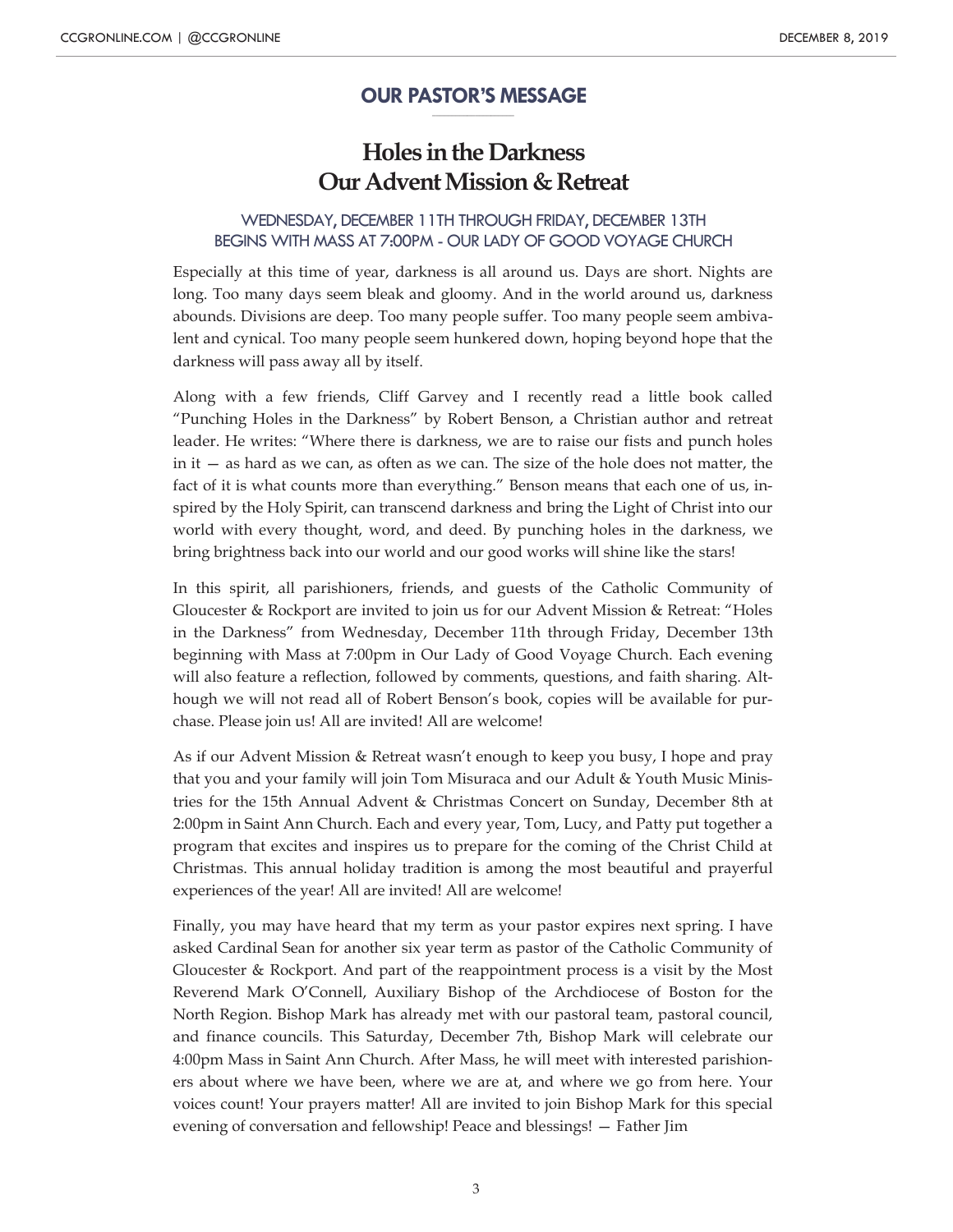#### **SEASON OF ADVENT \_\_\_\_\_\_\_\_\_\_\_\_\_\_\_\_\_\_\_\_**



### AN ANNUAL HOLIDAY TRADITION **ADVENT & CHRISTMAS CONCERT** SUNDAY, DECEMBER 8TH AT 2:00PM

All parishioners, friends, and guests of Holy Family Parish and Our Lady of Good Voyage Parish are invited to join Tom Misuraca, Lucy Pallazola, Patricia Natti, and our Adult & Youth Music Ministries for our Fifteenth Annual Advent & Christmas Concert on Sunday, December 8th at 2:00pm in Saint Ann Church. As always, this year's musical selections have been carefully chosen to help prepare our hearts to celebrate more faithfully the Holy Season of Advent and the Nativity of Our Lord Jesus Christ at Christmas. For more information about this beautiful holiday tradition in the Catholic Community of Gloucester & Rockport, please contact Tom Misuraca, Associate Minister of Music, at tmisuraca@ccgronline.com or 978-281- 4820. Please join us as we share the gift of sacred music during the upcoming holiday season! Spread the good news! Bring your family! Bring a friend! All are invited! All are welcome! May God bless us, everyone!

### **MASS INTENTIONS BOOK Thursday, December 19th· 11:00am—1:00pm**

The Catholic Community of Gloucester & Rockport's Mass Intentions Book (January 2020 through June 2020) will be opened on Thursday, December 19th from 11:00am until 1:00pm in our parish office (located at 74 Pleasant Street in Gloucester). On that day, all parishioners are welcome to book one Sunday Mass and one weekday Mass at Saint Ann Church, Saint Joachim Church, and Our Lady of Good Voyage Church.

Please note that on Thursday, December 19th, all Mass intentions must be booked in person. No email, fax, text, or phone requests will be accepted. No exceptions. Any remaining daily and weekend Masses can be booked on or after Monday, December 23rd. For more information, please contact Father Jim at frjim@ccgronline.com or 978- 281-4820. Thank you in advance for your cooperation and ongoing support of Holy Family Parish and Our Lady of Good Voyage Parish. Peace and blessings to all during this Holy Season of Advent! — Father Jim

### **MORENEWS& INFORMATION ONLINE!**

Join us: ccgronline.com! Live the Gospel. Share God's love. Rebuild the Church.

#### **PRAYER, FELLOWSHIP & SERVICE \_\_\_\_\_\_\_\_\_\_\_\_\_\_\_\_\_\_\_\_**

### **YOUTH CHRISTMAS PAGEANT A SPECIAL EVENT** *for* **FAMILIES & CHILDREN Saturday, December 28th at 4:00pm**

Each year, the Catholic Church celebrates the Season of Christmas from December 25th through the Feast of the Epiphany of the Lord on January 5th. During Christmastime, we commemorate the Nativity of Our Lord Jesus Christ; the choir of angels praising God in heaven; the call of the shepherds; and the adoration of the Magi with their gifts of gold, frankincense, and myrrh.

As part of the Catholic Community of Gloucester & Rockport's celebration of the Christmas Season, we invite children from Holy Family Parish and Our Lady of Good Voyage Parish to participate in our Youth Christmas Pageant on Saturday, December 28th at 4:00pm in Saint Ann Church. This dramatization of the Nativity of the Lord depends on the participation of young angels and shepherds, along with those children interested in portraying the Magi and the Holy Family.

Being a part of this special holiday event is an excellent way for children to participate in the life of their home parish and learn about the teachings and traditions of the Catholic Church. If your child, grandchild, or godchild would like to participate in this year's Christmas Pageant, please contact Betsy Works at 978-281-4820 or bworks@ccgronline.com. Please join us! Spread the word! All are invited! All are welcome!

### **YOUTH CHOIR & MUSIC MINISTRY Tuesday Afternoons at 5:00pm**

As parishes across the country reimagine their youth faith formation programs, it is important to remember that all children and teenagers are invited to fully participate in the life of our parishes as altar servers, volunteers, participants in our Christmas Pageant, or as members of our Youth Choir and Music Ministry. These programs are formative opportunities for children of all ages to gather in prayer, learn about the teachings and traditions of the Catholic Church, make new friends, and live their faith in a spirit of prayer, fellowship, and service.

Our Youth Choir & Music Ministry meets for fellowship and rehearsal every Tuesday at 5:00pm in Saint Ann Church. The youth choir, along with an ensemble of talented young instrumentalists, performs every weekend. It's a great way to learn about music, make new friends, and participate in the life of our parish communities! New members ranging in age from elementary school through high school are welcome to join us! For more information, please contact Patty Natti at 978-281-4820 or pnatti@comcast.net. All are invited! All are welcome!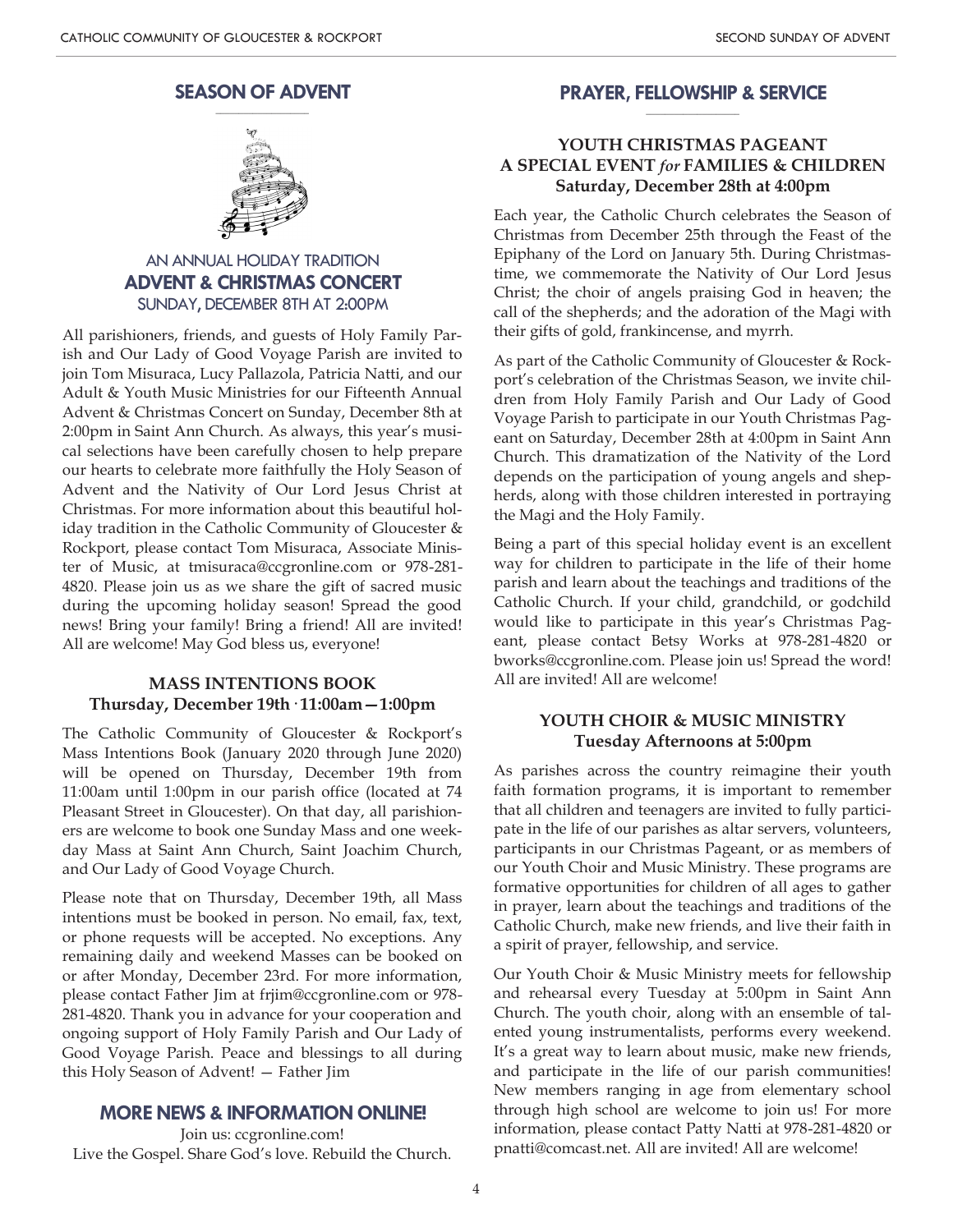#### **PRAYER, FELLOWSHIP & SERVICE \_\_\_\_\_\_\_\_\_\_\_\_\_\_\_\_\_\_\_\_**

### **SAINT VINCENT DE PAUL SOCIETY CHRISTMAS GIVING TREES Help Us Share the Gift of Christmas!**

This year, the Saint Vincent de Paul Society will once again sponsor the Catholic Community of Gloucester & Rockport's Christmas Giving Trees and share the Gifts of Christmas with local families in need. During the weekend of November 30th & December 1st, the Giving Trees will be at the entrances of our three churches. Each tree will be decorated with stars that include a special Christmas wish. If you can fulfill the wish, please take a star!

Every donated gift should be new, unused, unwrapped, and placed under the tree or delivered to our parish office by Tuesday, December 10th. The Giving Trees will remain in our churches through Sunday, December 8th. For more information, please contact Barbara Frontiero at barbara.frontiero@gortons.com or leave a message at 978- 281-4820. Thank you in advance for your generous support! May God bless us, everyone!

### **SAINT VINCENT DE PAUL SOCIETY Help Us Help Others!**

The Saint Vincent de Paul Society is an international organization dedicated to responding to any request from any person or family in need. Here on Cape Ann, we work from Holy Family Parish and Our Lady of Good Voyage Parish to serve the poor and needy. Our Clothes Closet is open on Saturdays from 10:00am until 1:00pm. And our Food Pantry is stocked with non-perishable foods. Donation baskets are located at the entrances of our churches. The Food Pantry needs these items:

> Assorted Canned Soups Beef Stew· Chef Boyardee Canned Tuna· Chicken & Tuna Helper Chips, Cookies, Crackers, and Snacks Instant Mashed Potatoes Pancake Mix & Syrup Pasta & Sauce· Ramen Noodles· Rice-a-Roni Peanut Butter & Jelly

Donation envelopes are located at the entrances of our churches. Donations can be placed in the offertory basket or mailed to us. Checks should be made payable to the Saint Vincent de Paul Society. Meetings are held on the second Wednesday of each month at 4:00pm in Our Lady's Hall. The Saint Vincent de Paul Society warmly welcomes new members and volunteers! For more information, please contact Harry Miller at 978-281-2701 or Barbara Frontiero at barbara.frontiero@gortons.com. If you or your family needs our assistance, please contact us at 978-281-8672. Thank you for your generous support!

#### **SEASON OF ADVENT \_\_\_\_\_\_\_\_\_\_\_\_\_\_\_\_\_\_\_\_**



A CALL TO PRAYER **THERE IS LIGHT IN THIS WORLD** A PRAYER FOR THE SECOND WEEK OF ADVENT

Loving Jesus, in your name, we mark this season: As we bring forth light to defy the claims of darkness. As we bring forth joy and song to defy the claims of sadness. As we bring forth a spirit of generosity to defy the claims of want. As we bring forth peace to defy the claims of violence and war.

That in the darkest, saddest, most wanting, most warring corners of the world, all people may look to Bethlehem, where in the most humble circumstances. during a time of repression, from the womb of a poor refugee woman, in the filth of a stable, in the form of a poor child, you came among us to say: "There is light in this world!"

Let us be this light to others. Let us be the fruit of the branch of Jesse's tree. Let us be the gift bearers of your amazing grace, and so defy all false claims on your people and their dignity. May you be born anew into every season, into every age, into every land, and into every human heart. Amen! Amen!

*Source: Catholic Relief Services*

### **PASTOR'S NOTE WINTER WEATHER CANCELLATIONS**

For the latest information about weather related cancellations during the coming winter months, please visit our website: ccgronline.com. Announcements will also be made via WBZ1030 and cbsboston.com. All are reminded that if public schools are closed due to inclement weather on a particular day, then our weekday Mass and all parish programs (including all adult and youth faith formation programs) are canceled on that day, too. Peace and blessings to all for a safe winter! Stay warm! — Father Jim